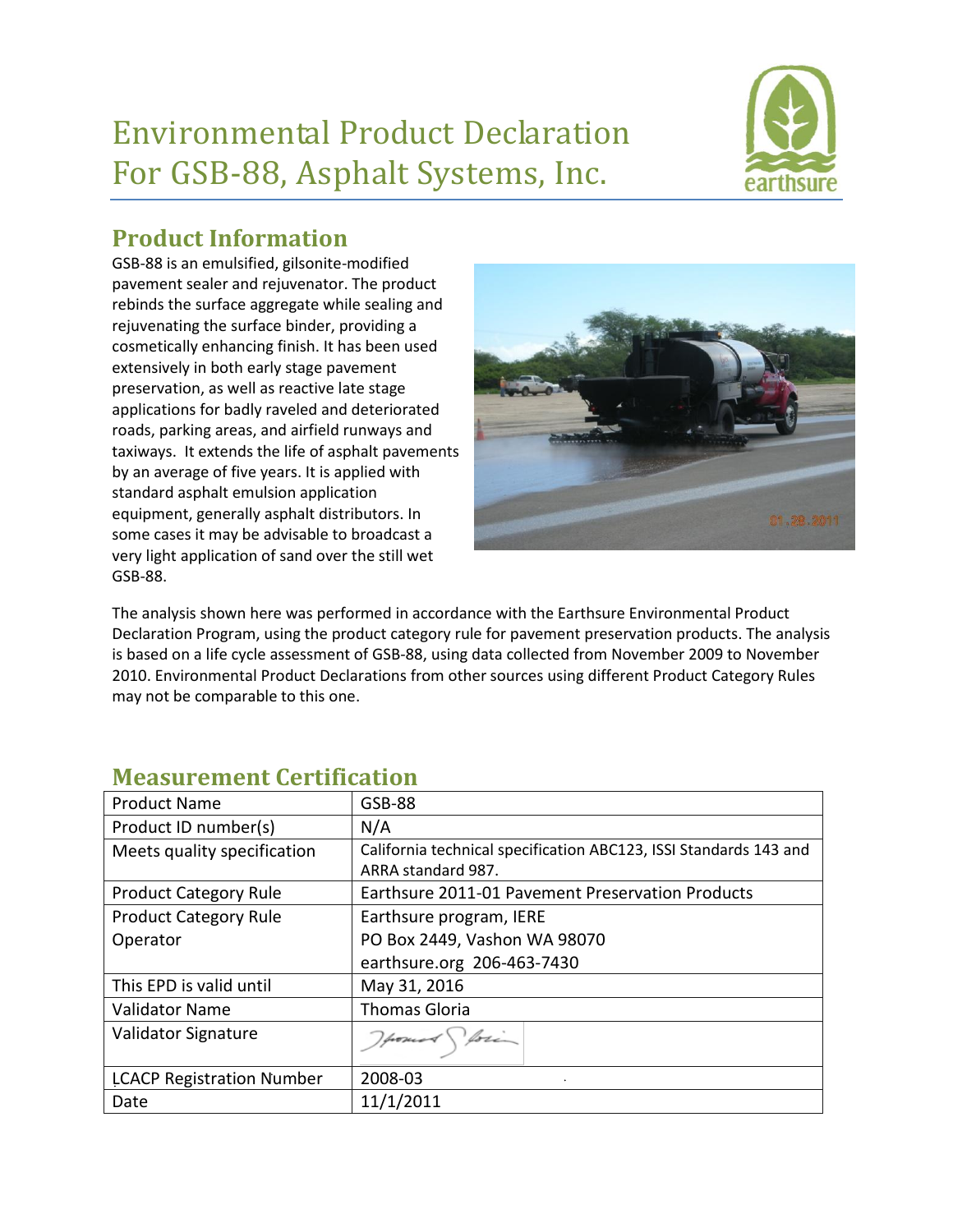## **The Life Cycle Environmental Impact of preserving one square meter of pavement for one year using GSB-88**

|                                                        | <b>Material</b><br>Raw | Transport      | facturing<br>Manu- | Application<br>and Use | Equivalent<br>Units                |
|--------------------------------------------------------|------------------------|----------------|--------------------|------------------------|------------------------------------|
| <b>Climate Change</b><br>23                            | 14                     | 5.1            | 3.9                | 9.3                    | Grams CO <sub>2</sub>              |
| <b>Acidification</b><br>17                             | 8.9                    | 1.7            | 6.7                | 0.03                   | <b>Milligrams</b><br>$H +$         |
| <b>Eutrophication</b><br>14                            | 11                     | 1.6            | 0.7                | 0.2                    | <b>Milligrams P</b>                |
| <b>Human Toxicity</b><br>9                             | 8                      | 0.2            | 0.1                | 0.1                    | $10^{-13}$<br><b>CTUh</b>          |
| <b>Ecotoxicity</b><br>9.9                              | 8.8                    | 0.47           | 1.1                | 0.001                  | $10^{-5}$<br><b>CTUe</b>           |
| <b>Photochemical Smog</b><br>20                        | 9.9                    | 3.5            | 6.5                | .06                    | $10^{-5}$<br>Grams NO <sub>2</sub> |
| <b>Fossil Fuel Depletion</b><br>1.4                    | 1.0                    | 0.06           | 0.27               | 0.001                  | <b>MJ</b>                          |
| <b>Mineral Resource</b><br>1.2<br>sand<br>Iron ore 3.5 | 1.2<br>3.5             | $\overline{0}$ | $\overline{0}$     | $\overline{0}$         | micrograms<br>minerals             |
| <b>Water Resource</b><br>0.14                          | 0.06                   | $\overline{0}$ | $\overline{0}$     | 0.08                   | <b>Liters</b><br>water             |